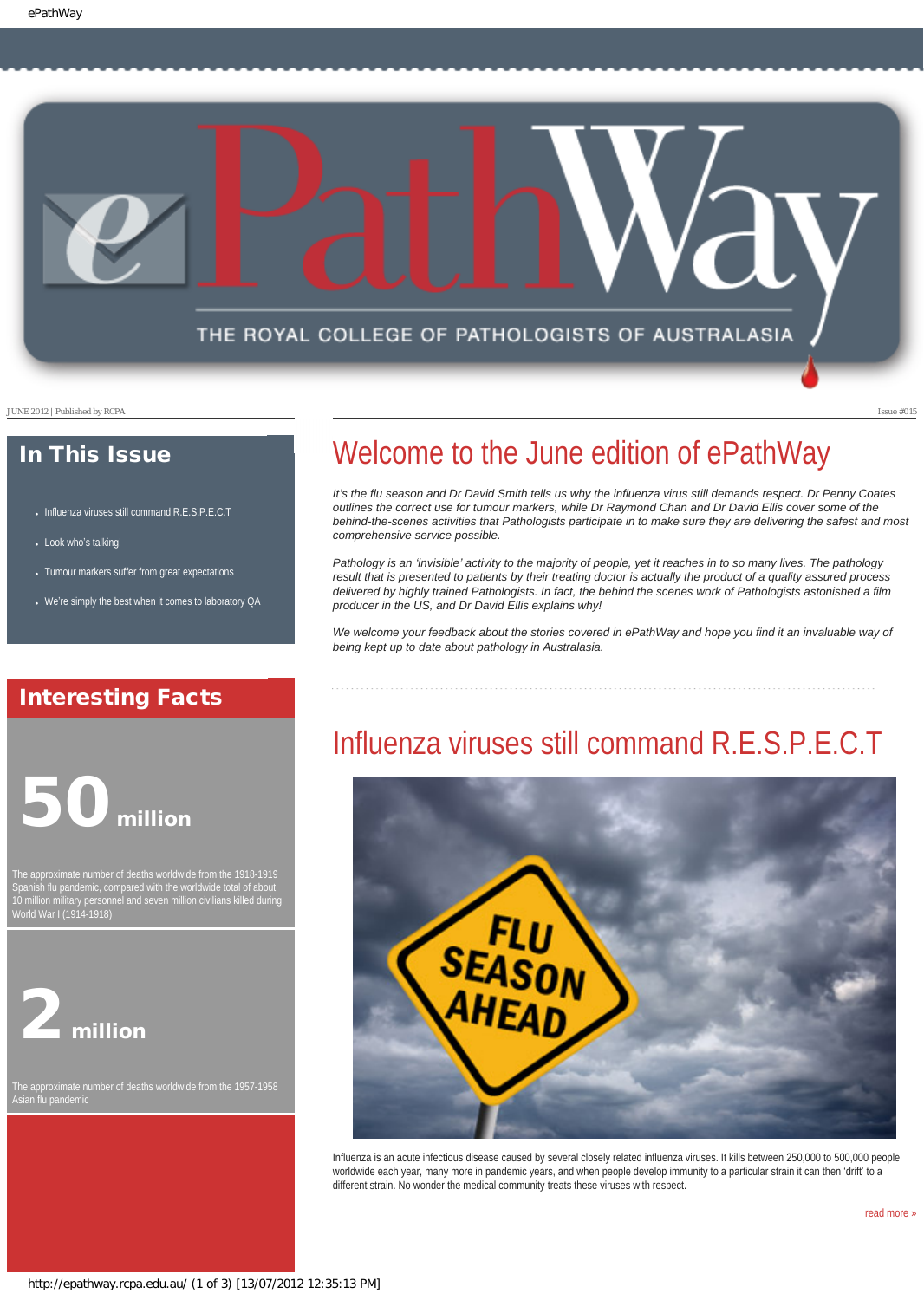<span id="page-1-0"></span>ePathWay

## 1 million

### Important Message

*Sources: Australian Government Department of Health and Ageing; Wikipedia*

## Look who's talking!

Medicine can seem like a segmented profession to patients. They might see their primary clinician at one place, have their x-ray someplace else, and go to yet another room to have a pathology test. And throughout this process they might only see one doctor face-to-face. What they don't see are the Multidisciplinary Case Conferences (MDCCs) that happen regularly amongst the medical profession where teams of doctors meet to discuss complex medical cases.



[read more »](#page-4-0)



<span id="page-1-1"></span>has an important message for you. [Click to see the message!](http://epathway.rcpa.edu.au/notice.html)

### Suggest to a friend

Know someone who might be interested in this website? Why not [suggest the website](mailto:?Subject=I%20think%20you%20should%20read%20this%20Newsletter=
http://epathway.rcpa.edu.au/index.html) to them.

### Previous Editions

Did you miss something from last month? You can view our [previous editions](http://epathway.rcpa.edu.au/previous.html) at any time.

### <span id="page-1-2"></span>Subscribe Now!

Subscription is easy! Simply fill in our [subscription form.](http://epathway.rcpa.edu.au/subscription.html)



Tumour markers seem to be one of those tests where the expectation exceeds the reality. When considered alone they are not enough to show a cancer is present because they can also be elevated by non-cancerous diseases. The question is what are they good for?

### [read more »](#page-6-0)

## We're simply the best when it comes to laboratory QA

Tumour markers suffer from great expectations

Australia's pathology laboratories process millions of pathology tests each year. Most of these tests are processed in accredited laboratories which have quality assurance (QA) processes in place that are studied and copied around the world. In short, we're simply the best when it comes to laboratory QA.





[read more »](#page-8-0)

### Links

[RCPA Manual](http://rcpamanual.edu.au/)

#### [LabTest Online](http://www.labtestsonline.org.au/)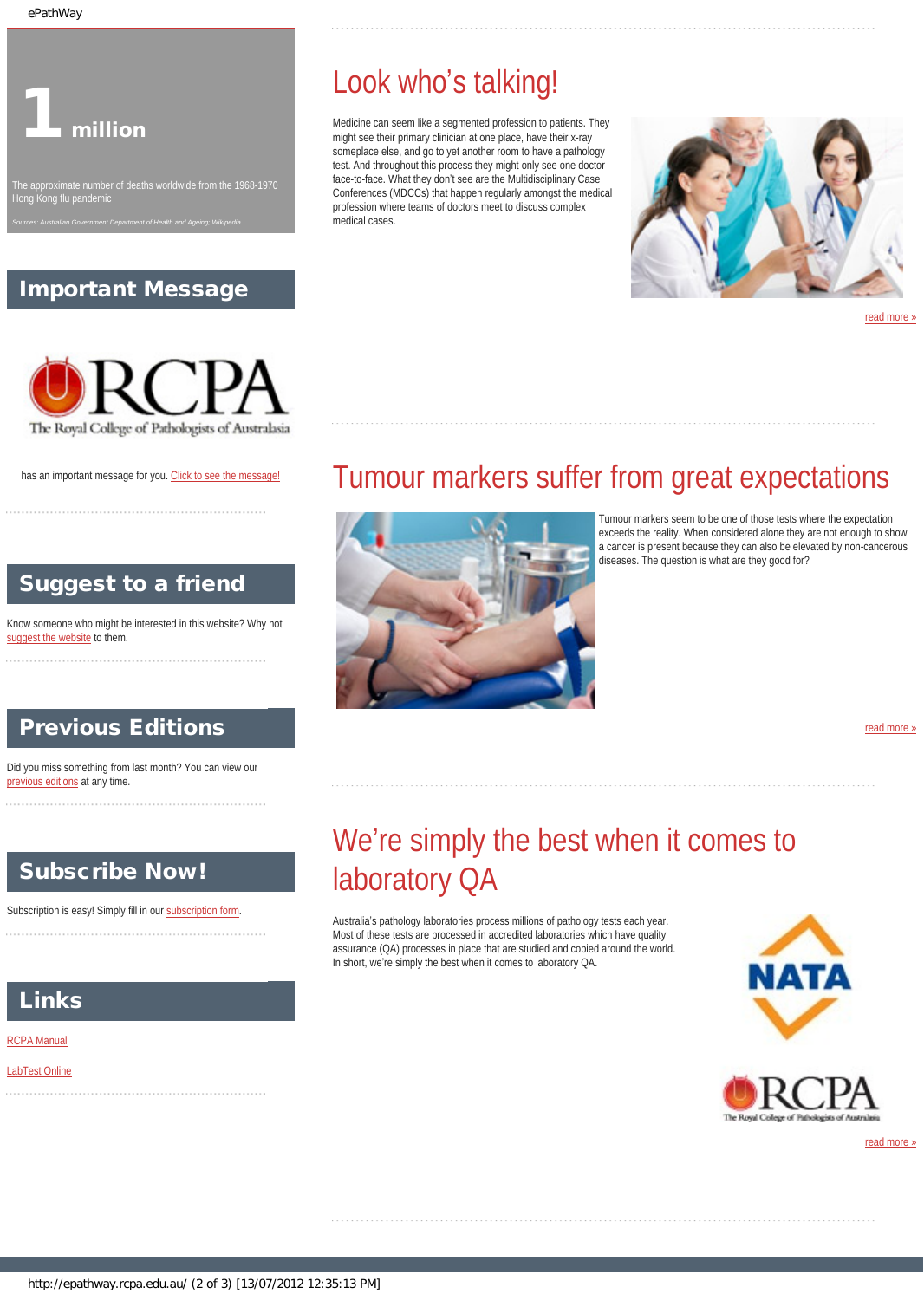<span id="page-2-0"></span>

## Influenza viruses still command R.E.S.P.E.C.T



Influenza is an acute infectious disease caused by several closely related influenza viruses. It kills between 250,000 to 500,000 people worldwide each year, many more in pandemic years, and when people develop immunity to a particular strain it can then 'drift' to a different strain. No wonder the medical community treats these viruses with respect.

"Influenza is the most serious respiratory virus disease in the world and causes more deaths and illnesses than any of the other respiratory viruses," explains Dr David Smith, Pathologist and Clinical Microbiologist at PathWest Laboratories in Western Australia. "And the nature of the influenza virus means it changes regularly so we never really become immune to it."

These changes, or mutations, make the virus a moving target for Pathologists to track and classify, although they do have worthy victories.

"When the 2009 Swine Flu pandemic happened in the US and Mexico, we knew the sequence of the virus, which tests we would need to test for it, and we had a new test ready to go within two weeks of being sent the information about the virus. This meant we were ready to detect that virus before it even got here."

So how does influenza spread itself around?

Dr Smith says the influenza virus is typically spread by coughs and sneezes when droplets of infected fluid are sprayed through the air. It can also spread by people touching surfaces infected with droplets of infected fluid which then gets onto their hands and eventually finds its way into their respiratory tract. Once a person has influenza they can become very sick.

"People often the say they have 'the flu' when they probably have a milder respiratory illness, because influenza typically causes high fever, sore throat, cough and aches. That's when people start to say things like they 'feel like death warmed up'."

Another aspect of the influenza virus is its ability to worsen preexisting conditions such as heart disease, respiratory disease, diabetes and other chronic illnesses, so that patients are more likely to become seriously ill or die. It can also lead to bacterial pneumonia by damaging the lung's defences.

Dr Smith says testing for influenza is essential to control its spread in the community and in hospitals, such as isolating those with the virus, and to help guide decisions about http://epathway.rcpa.edu.au/one.html (1 of 2) [13/07/2012 12:35:16 PM]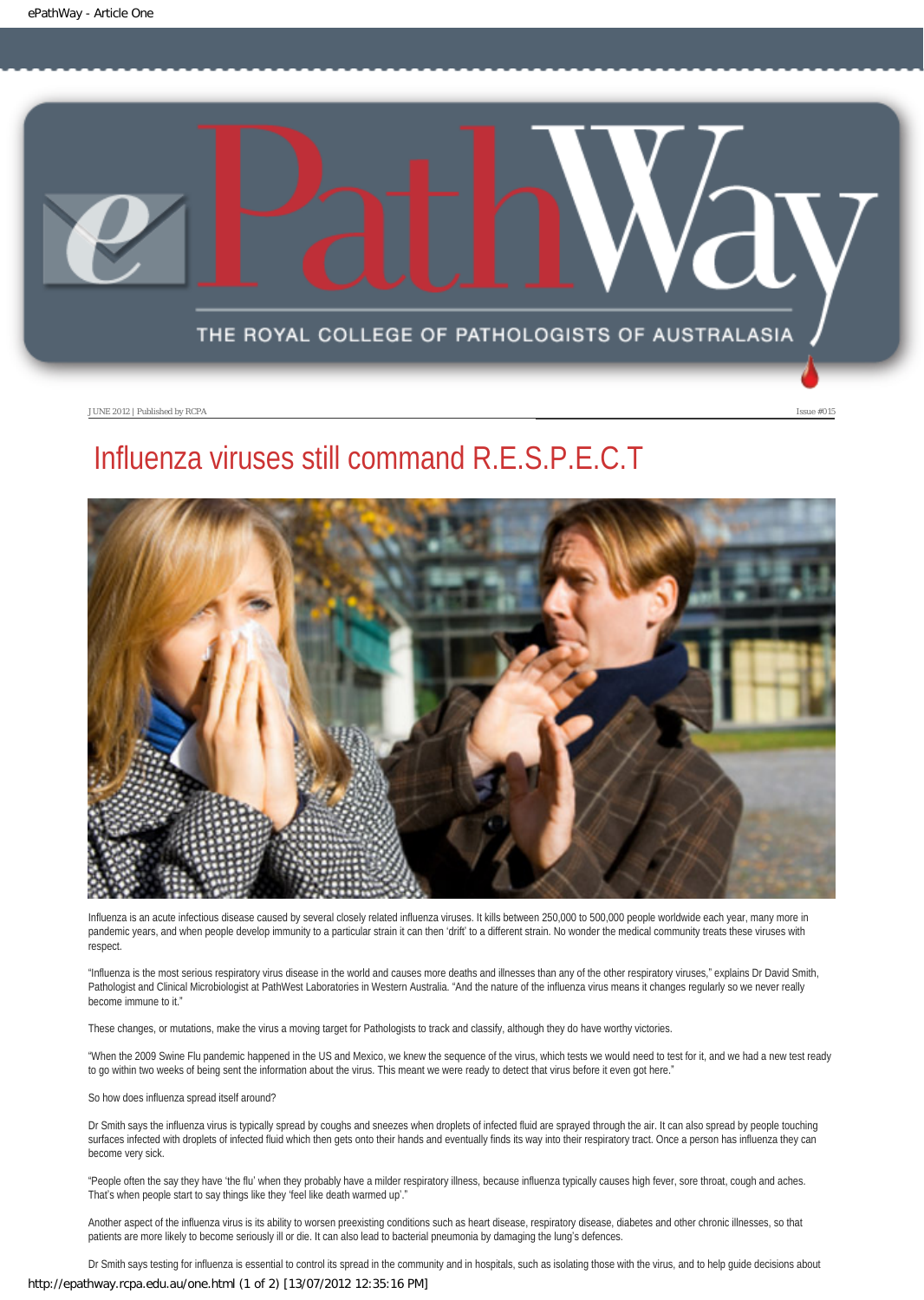#### ePathWay - Article One

early treatment with antiviral medications. Testing for the virus is also a vital part of the World Health Organization (WHO) program to monitor how the virus changes, and to decide how the vaccines need to change.

"Pathologists can run tests to detect the influenza virus, tell which type it is, and then determine if it is a strain of an existing circulating virus or a new strain," he says.

The major types of the influenza viruses are A, B and C, though influenza C is a minor player compared with the other two. Influenza A viruses are usually the most virulent and are also classified into subtypes differentiated on the basis of two surface proteins (antigens) called haemagglutinin (H) and neuraminidase (N). For example, H1N1 caused the Spanish Flu in 1918 and the Swine Flu in 2009, while H5N1 caused the Bird Flu in 2004.

While pandemics happen occasionally, the annual threat from influenza should not be sneezed at. It is constantly monitored by the WHO and is the only respiratory virus to have its own medical therapies - the influenza vaccine<sup>1</sup> and antiviral drugs. And since it is capable of constantly changing, rapidly spreading and still leads to death and serious illness, everyone should treat influenza and the 'flu season' with caution and respect.

1 How the flu brew is made [http://epathway.rcpa.edu.au/previous/003\\_0511.pdf](http://epathway.rcpa.edu.au/previous/003_0511.pdf)

[« Back to Home Page](http://epathway.rcpa.edu.au/index.html)

<u>. . . . . . . . .</u>

#### Copyright © 2012 The Royal College of Pathologists of Australasia

RCPA - Durham Hall - 207 Albion St Surry Hills NSW 2010 AUSTRALIA | (+61) 2 8356 5858 | [www.rcpa.edu.au](http://www.rcpa.edu.au/)

[Privacy Policy](http://www.rcpa.edu.au/Privacy.htm) | [Legal](http://www.rcpa.edu.au/Legal.htm) | Disclaimer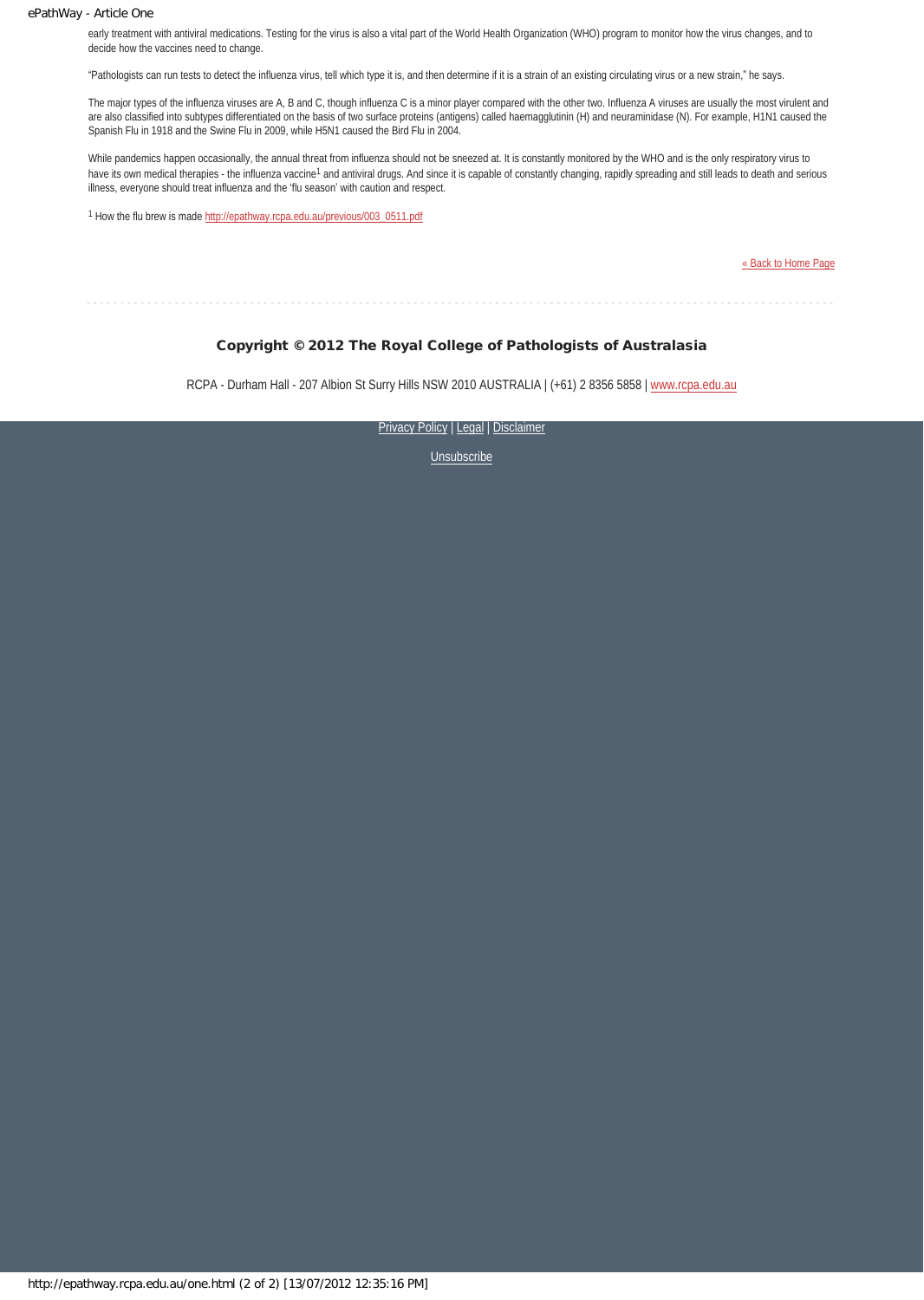<span id="page-4-0"></span>

## Look who's talking!



Medicine can seem like a segmented profession to patients. They might see their primary clinician at one place, have their x-ray someplace else, and go to yet another room to have a pathology test. And throughout this process they might only see one doctor face-to-face. What they don't see are the Multidisciplinary Case Conferences (MDCCs) that happen regularly amongst the medical profession where teams of doctors meet to discuss complex medical cases.

Associate Professor David Ellis, Anatomical Pathologist at the Flinders Medical Centre in Adelaide, says MDCCs ensure the lines of communication remain open amongst doctors, and that everyone is 'on the same page' with regards to the diagnosis and treatment of a patient with a major disease. It is also an opportunity for the primary clinician to closely examine the pathological and radiological evidence.

"These are dynamic meetings which are very important for patient care," he explains. "What people should know is that there is a lot of work happening in the background where multidisciplinary teams of specialists review cases and think very hard as a group to bring each patient into sharp focus with regards to the diagnosis and possible treatment paths."

A/Prof Ellis says Pathologists are key players in these meetings and spend a lot of time reviewing and preparing cases for them. This usually involves some hours of preparatory work and an hour or so at the MDCC for which there is limited remuneration.

"Often, as we sit in these meetings, I find myself wondering if the patients have any idea of the thought and discussion which is going on behind the scenes."

A/Prof Ellis says MDCCs are also an important part of the quality assurance (QA) process because it's usually a different Pathologist who reviews and prepares the cases for these meetings from the one who performed the initial work. Once the MDCCs are in progress, he says Pathologists' input is especially important when reviewing cancer cases since they provide the critical information including the type of tumour, the grade or aggressiveness of the tumour and the extent of spread or stage of the tumour. In short, the Pathologist provides the 'diagnosis' which then determines the best treatment for the patient.

"There is a famous soft tissue Pathologist in America who was involved in a filmed documentary about a patient with a soft tissue sarcoma," recalls A/Prof Ellis. "The producer and crew were filming the MDCC while the patient's pathology and diagnosis were being discussed by this leading Pathologist. In the middle of the meeting the film producer exclaimed to him: 'Oh my God! Pathologists are the ones that actually make the diagnosis!'"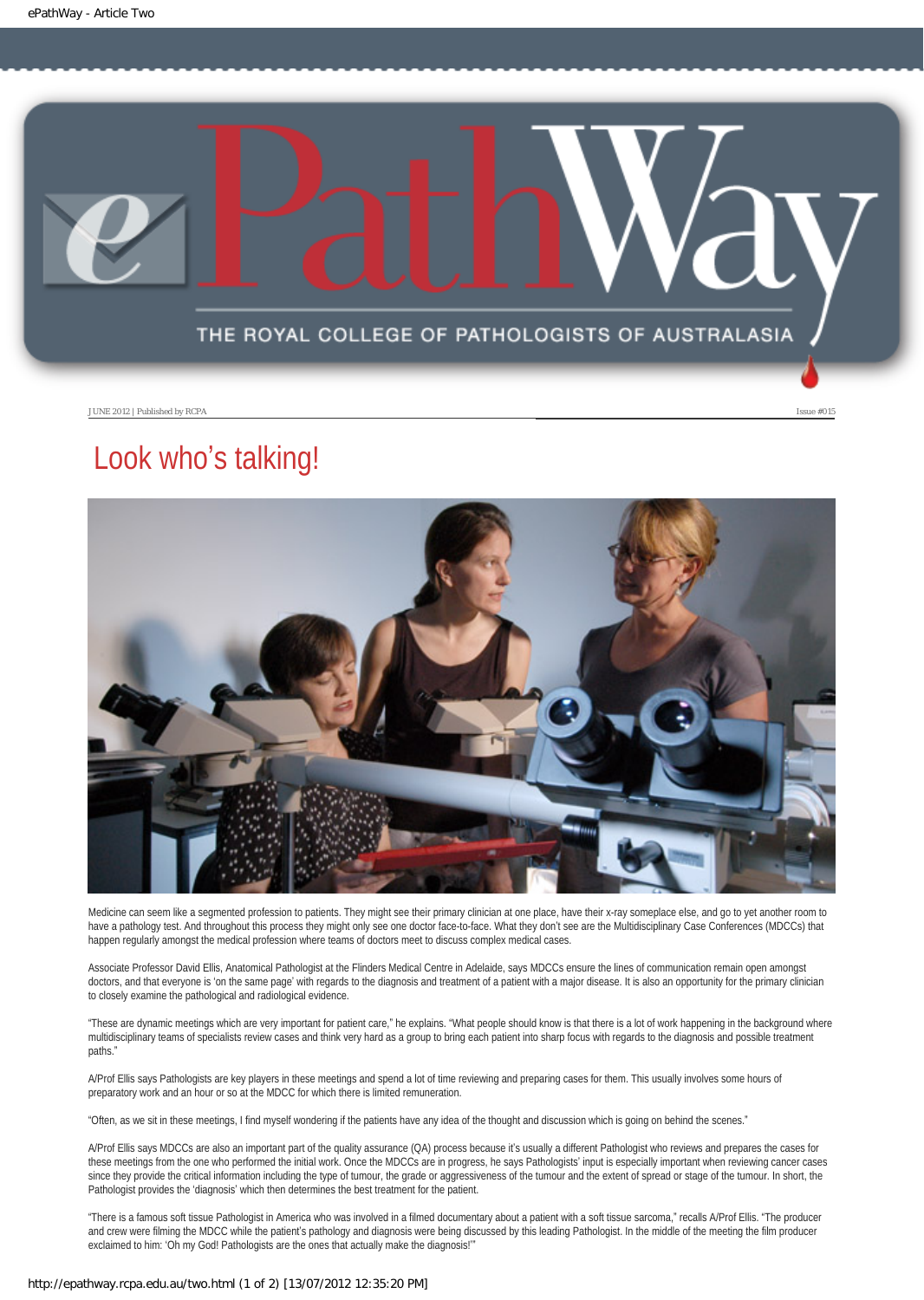#### ePathWay - Article Two

A/Prof Ellis says this anecdote illustrates the importance of the 'unseen' role of Pathologists in medicine.

"Not many people realise that an anatomical pathology examination of a pathology specimen is actually a medical consultation where the Pathologist is consulted by another doctor. They give the Pathologist clinical information and the Pathologist interprets the many pathology findings in light of the clinical history and other information. The Pathologist then works out the likely disease process and formulates a diagnosis," he explains.

"Obtaining the correct clinical and imaging information about a patient is absolutely essential if we are to make the right conclusions and get the diagnosis right. MDCCs are especially important because on rare occasions a review of the clinical findings and imaging results in conjunction with the pathology can lead to a completely revised diagnosis and treatment pathway."

Patients don't usually see Pathologists in the course of their treatment, and other medical professionals deliver the results of their expertise to patients, but when groups of doctors gather in MDCCs it's very clear who's talking, and that medicine IS pathology.

[« Back to Home Page](http://epathway.rcpa.edu.au/index.html)

#### Copyright © 2012 The Royal College of Pathologists of Australasia

RCPA - Durham Hall - 207 Albion St Surry Hills NSW 2010 AUSTRALIA | (+61) 2 8356 5858 | [www.rcpa.edu.au](http://www.rcpa.edu.au/)

[Privacy Policy](http://www.rcpa.edu.au/Privacy.htm) | [Legal](http://www.rcpa.edu.au/Legal.htm) | Disclaimer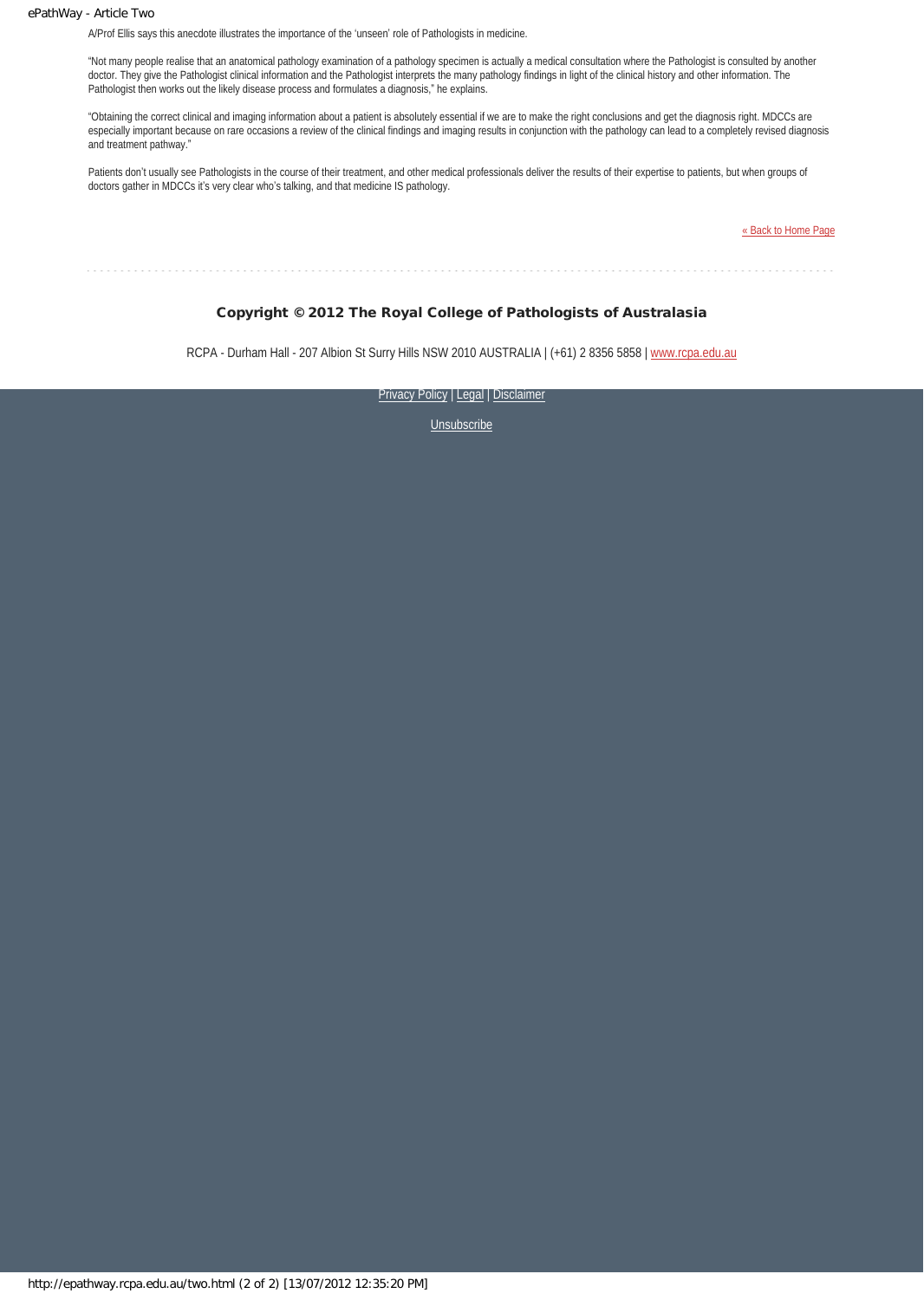<span id="page-6-0"></span>

## Tumour markers suffer from great expectations



Tumour markers seem to be one of those tests where the expectation exceeds the reality. When considered alone they are not enough to show a cancer is present because they can also be elevated by non-cancerous diseases. The question is what are they good for?

"Tumour markers are best used to monitor a known diagnosis of cancer, especially if the marker was high at the time of diagnosis," explains Dr Penny Coates, Chemical Pathologist at IMVS in South Australia. "Unfortunately people seem to think they can ask for these tests to detect something early but this isn't the case."

Tumour markers are substances that can be found in the body when a cancer is present. They are usually a protein released by the tumour that can be detected in the blood. However, Dr Coates says they are not an effective screening test because the same or similar proteins can also be produced by normal tissue.

"They are useful tests for following up a known disease such as cancer but not for screening for that disease."

Dr Coates says there are two issues to consider with tumour markers: how sensitive they are and the interpretation or specificity of the tests.

"Tumour markers only pick up about 80% of cancers so it's possible to be falsely reassured or falsely alarmed. Sometimes they only become elevated quite late in the course of a disease," she explains. "If the result is positive then is it cancer or some other non-cancerous condition? For example, CA125 is used to monitor ovarian cancer but it can also be elevated due to ovarian cysts or ascites [fluid collected in the belly]. So this doesn't help to distinguish a cancerous condition from a non-cancerous condition."

Dr Coates says the most commonly used tumour markers are:

- Carcinoembryonic antigen (CEA) for colorectal cancer
- CA125 for ovarian cancer
- CA19.9 for gastric/pancreatic or stomach cancer
- CA15.3 for breast cancer.

#### http://epathway.rcpa.edu.au/three.html (1 of 2) [13/07/2012 12:35:23 PM]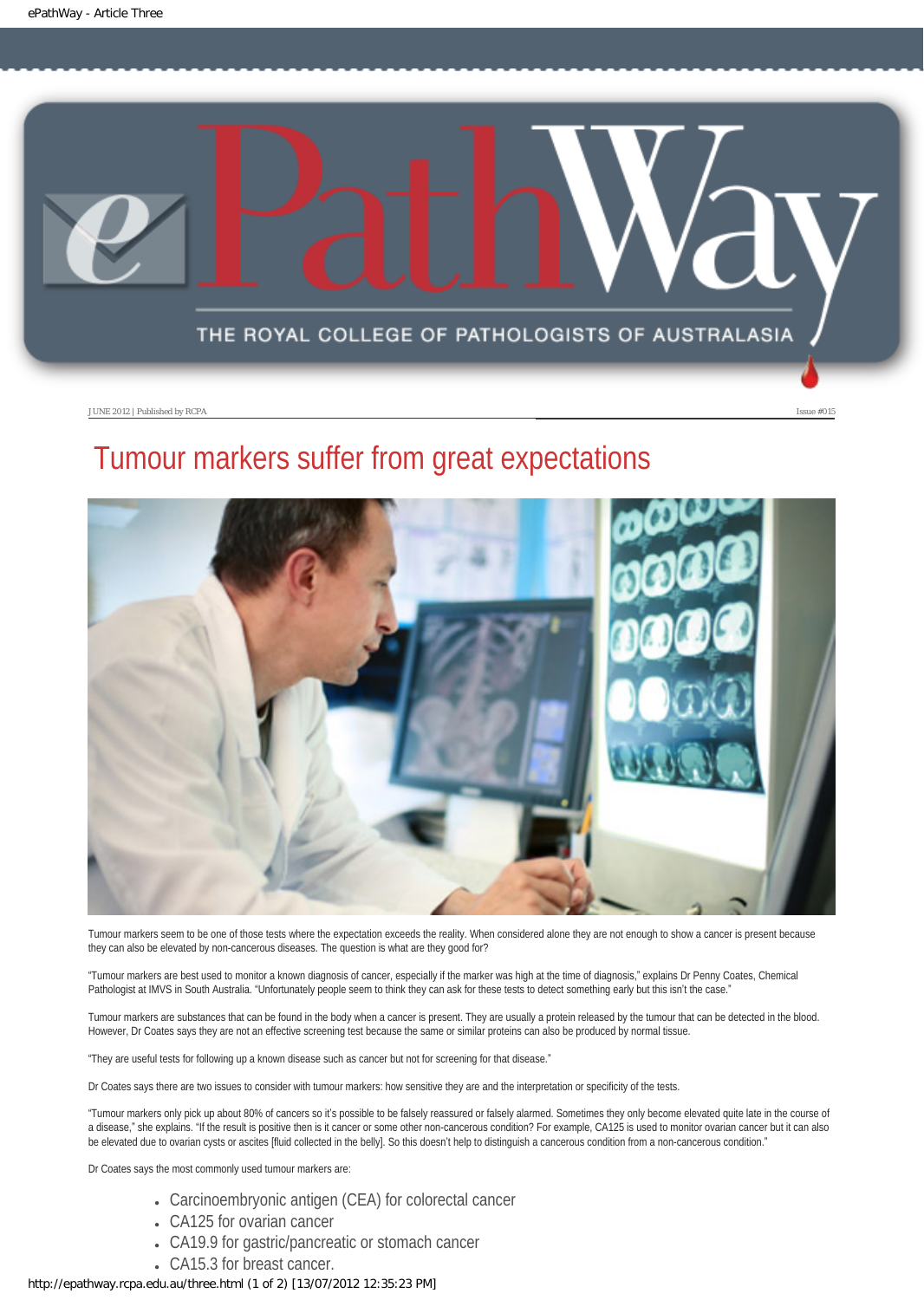To test for a tumour marker a blood sample is usually sent to the pathology laboratory for analysis. Tumour markers can also be present in urine or other body fluids which can also analysed at the pathology laboratory. When the pathology result confirms these markers are elevated, they must also be considered along with the patient's history, physical examination and other laboratory and/or imaging tests.

"It's important to remember they are useful tests for following up a known disease, such as cancer, but are not useful tests for screening," reiterates Dr Coates. "A negative result does not necessarily rule out disease as some tumours don't release markers and some don't do so until very late in the course of the illness."

When tumour markers are used correctly they are less likely to suffer from the great expectations currently attributed to them, and can take their rightful place as useful tests to monitor a known diagnosis of cancer.

[« Back to Home Page](http://epathway.rcpa.edu.au/index.html)

#### Copyright © 2012 The Royal College of Pathologists of Australasia

RCPA - Durham Hall - 207 Albion St Surry Hills NSW 2010 AUSTRALIA | (+61) 2 8356 5858 | [www.rcpa.edu.au](http://www.rcpa.edu.au/)

[Privacy Policy](http://www.rcpa.edu.au/Privacy.htm) | [Legal](http://www.rcpa.edu.au/Legal.htm) | Disclaimer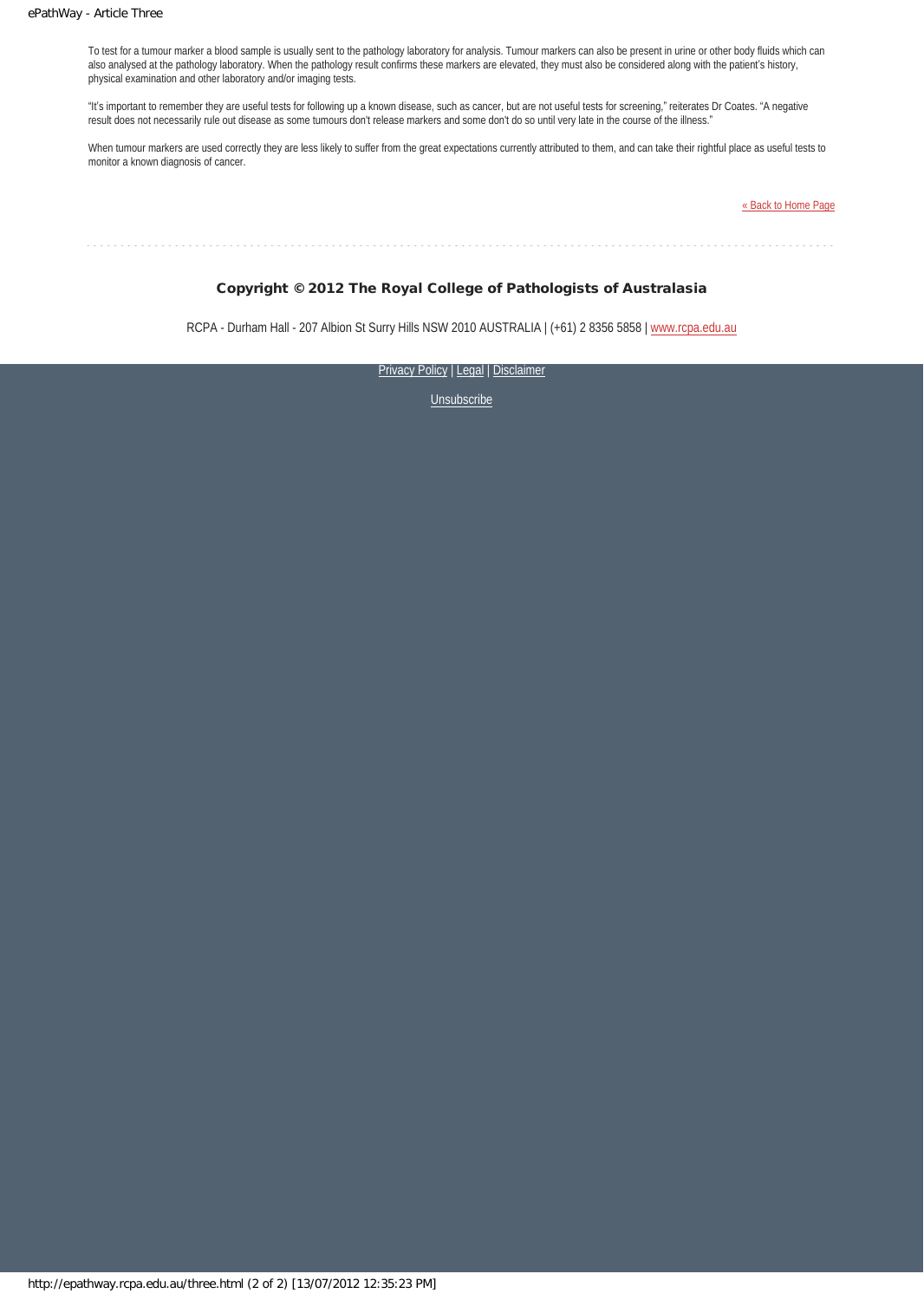<span id="page-8-0"></span>

## We're simply the best when it comes to laboratory QA



*Dr Raymond Chan, Pathologist and Clinical Microbiologist at the Royal Prince Alfred Hospital*

Australia's pathology laboratories process millions of pathology tests each year. Most of these tests are processed in accredited laboratories which have quality assurance (QA) processes in place that are studied and copied around the world. In short, we're simply the best when it comes to laboratory QA.

"There is an assumption that pathology tests and reports are always correct but I don't think many people give much thought to how this happens," says Dr Raymond Chan, Pathologist and Clinical Microbiologist at the Royal Prince Alfred Hospital. "However, they should be aware that there is a system of controls in place to ensure the quality of the testing and the results are as good as they can be."

Dr Chan says Australian pathology laboratories must adhere to a legislative framework to be reimbursed by Medicare for performing pathology tests. This framework includes the requirement that the laboratory is accredited by the National Association of Testing Authorities (NATA)<sup>1</sup> and the Royal College of Pathologists of Australasia (RCPA) who jointly inspect and review individual laboratories every three years.

"If they think there is a problem then NATA/RCPA may insist on additional requirements inside of that three year time frame," he says.

Pathology laboratories must also have a quality system in place that demonstrates how key elements that may impact on the quality of the whole pathology-testing pathway have been actively reviewed and any deficiencies addressed. But the QA requirements don't end there.

"Laboratories must also participate in external quality assurance processes2 where samples are blinded to participating laboratories. They process these samples and the results are checked across all laboratories to monitor the entire accredited laboratory system," explains Dr Chan.

The key word when it comes to quality standards is 'accreditation.' This is because pathology laboratories which don't expect to be reimbursed by Medicare for their tests are not required to participate in any accreditation or quality assurance procedures. So how do you know which labs are accredited?

"Look for the NATA and RCPA logos on the laboratory documentation, or in the collection rooms, or just ask the laboratory staff. They will usually display their accreditation